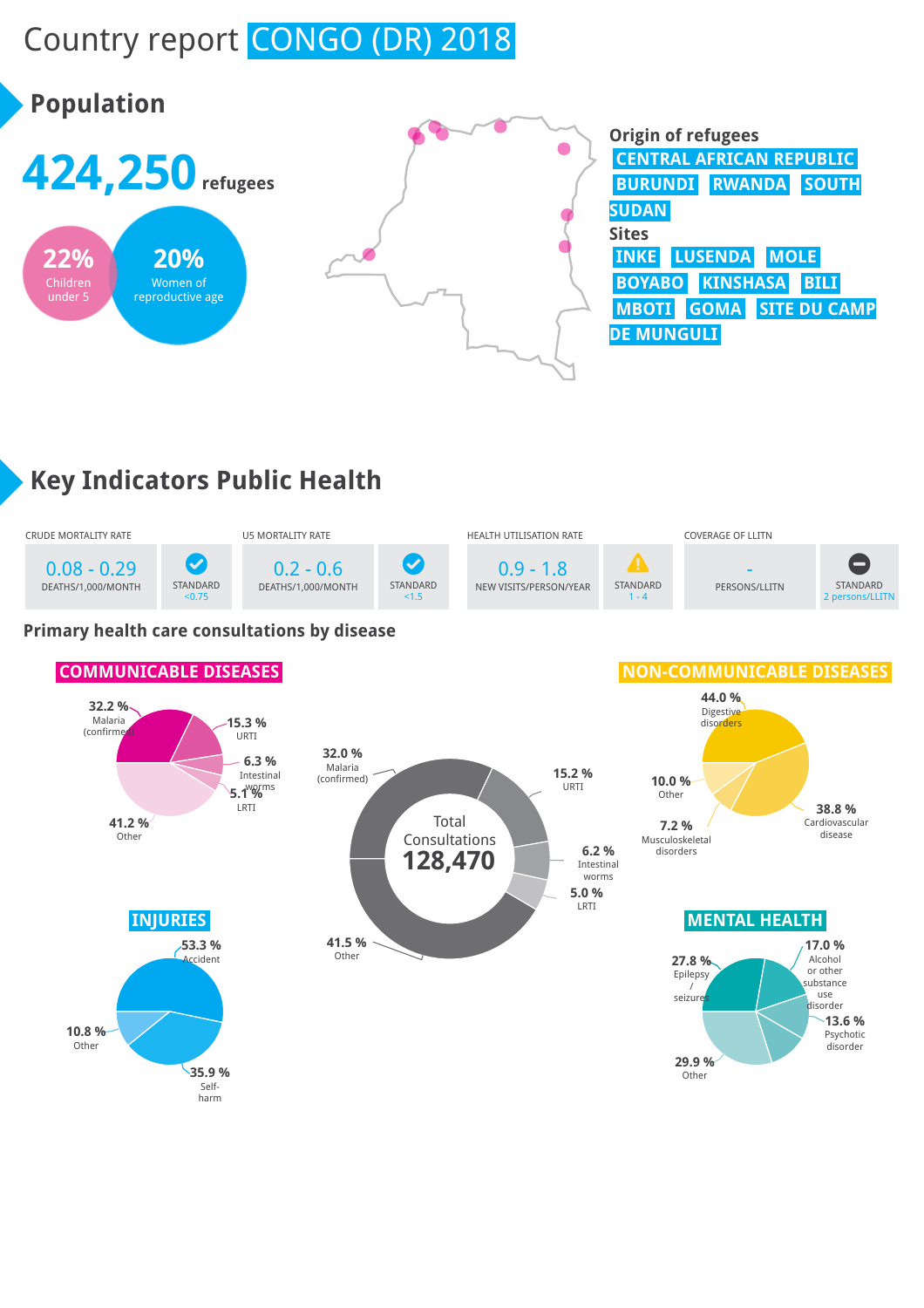## **Key Indicators Public Health**

| <b>INDICATOR</b> |  |
|------------------|--|
| Yes              |  |
| Yes              |  |
| Yes              |  |
| Yes              |  |
| Yes              |  |
|                  |  |

| Does the operation have an outbreak response plan?                                                                                                                 | Yes              |  |
|--------------------------------------------------------------------------------------------------------------------------------------------------------------------|------------------|--|
| Number of Outbreaks reported                                                                                                                                       |                  |  |
| <b>MENTAL HEALTH</b>                                                                                                                                               | <b>INDICATOR</b> |  |
| Are mental health activities implemented as part of the<br>public health programming in 2018?                                                                      | Yes              |  |
| Do refugees have access to health staff trained in<br>MHPSS with mhGAP Intervention Guide or similar<br>tools?                                                     | Yes              |  |
| Are community outreach workers or psychosocial<br>workers available to provide psychosocial support<br>services and follow-up for people with mental<br>disorders? | Yes              |  |
| Has the operation adopted mental health intervention<br>guide?                                                                                                     | Yes              |  |
| Has there been a training for doctors, clinical officers<br>and nurses in MHPSS with mhGAP Intervention Guide?                                                     | Yes              |  |

### **Key Indicators Reproductive Health and HIV**

| <b>MATERNAL MORTALITY</b>                                                                  | ANTENATAL CARE COVERAGE                                 |                                                              | SKILLED BIRTH ATTENDANCE                                                |                                           | POSTNATAL CARE COVERAGE   |                                        |
|--------------------------------------------------------------------------------------------|---------------------------------------------------------|--------------------------------------------------------------|-------------------------------------------------------------------------|-------------------------------------------|---------------------------|----------------------------------------|
| 5                                                                                          | 75% - 89%                                               | $\boldsymbol{\Omega}$<br><b>STANDARD</b><br>>95%             | $96\% - 100\%$<br>OF ALL BIRTHS                                         | $\bm{\bm{\omega}}$<br>STANDARD<br>100%    | 49% - 95%                 | Ø<br><b>STANDARD</b><br>>95%           |
| CONTRACEPTIVE PREVALENCE RATE                                                              | ELIGIBLE RAPE SURVIVORS PROVIDED WITH PEP<br>WITHIN 72H |                                                              | <b>PMTCT COVERAGE</b>                                                   |                                           | CONDOM DISTRIBUTION RATE  |                                        |
| $\boldsymbol{\Omega}$<br>$5% - 53%$<br>STANDARD<br>$>30\%$                                 | 82% - 100%                                              | $\boldsymbol{\Omega}$<br>STANDARD<br>100%                    | 55% - 100%                                                              | $\boldsymbol{\omega}$<br>STANDARD<br>100% | $0 - 1$<br>/PERSON/MONTHS | $\mathbf x$<br><b>STANDARD</b><br>>0.5 |
| <b>REPRODUCTIVE HEALTH</b>                                                                 |                                                         | <b>INDICATOR</b>                                             | <b>HIV</b>                                                              |                                           |                           | <b>INDICATOR</b>                       |
| Are cervical cancer screening programs available for<br>the host nationals?                |                                                         | $\boldsymbol{\Omega}$<br><b>No</b>                           | Advocacy for legislation protecting the rights of HIV<br>positive PoCs? |                                           |                           | Yes                                    |
| Are HPV vaccination programs for girls < 16 years old<br>available for the host nationals? | Ø<br><b>No</b>                                          | Equal access to EMTCT services as host nationals<br>ensured? |                                                                         |                                           | Yes                       |                                        |
| Do you have standard STIs case management protocols<br>in place?                           | Ø<br>Yes                                                | Are there existing ART services for the host nationals?      |                                                                         |                                           | Yes                       |                                        |
| Did you have an obstetric fistula detection and referral<br>programme?                     | $\boldsymbol{\Omega}$<br><b>No</b>                      | Equal access to ART services as host nationals ensured?      |                                                                         |                                           | Yes                       |                                        |
| Do refugees have equal access to HIV testing &<br>counselling as host nationals?           |                                                         | $\bullet$<br>Yes                                             | Is there mandatory HIV testing for refugees?                            |                                           |                           | <b>No</b>                              |

#### **Nutrition**